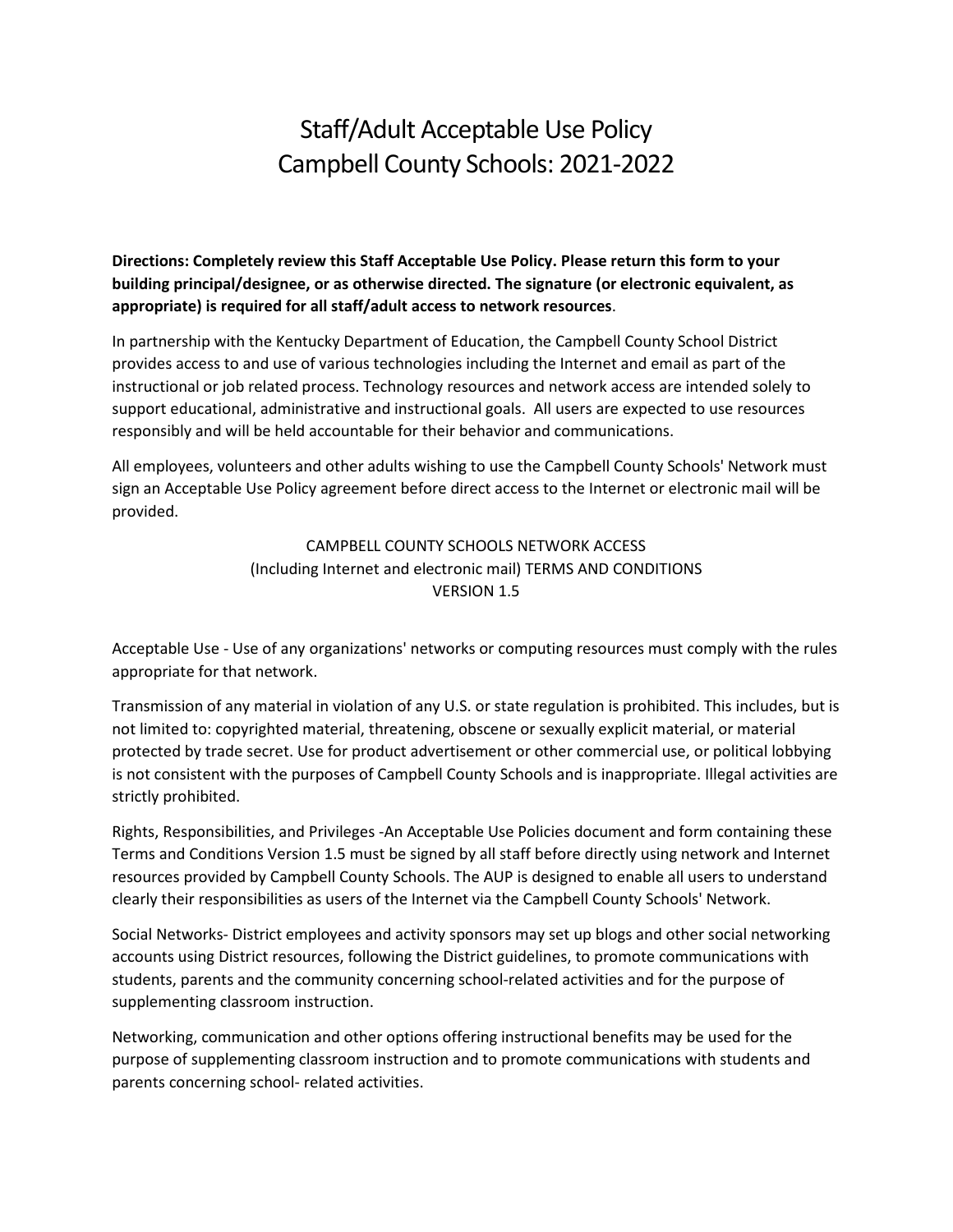In order for District employees and activity sponsors to utilize a social networking site for instructional, administrative, or other work-related communication purposes, they shall comply with the following:

- 1. Request permission from the Superintendent/designee if appropriate.
- 2. Ensure that the site/resource being used does not require student, staff or parent personal information and is in compliance with keeping any essential student, staff, and/or parent data secure.
- 3. Staff members will set up the site following any District guidelines developed by the Superintendent's designee.
- 4. Guidelines may specify whether access to the site must be given to school/District technology staff.
- 5. If written parental consent is not otherwise granted through AUP forms provided by the District, staff shall notify parents of the site and obtain written permission for students to become "friends" and/or obtain access prior to the students being granted access. This permission shall be kept on file at the school as determined by the Principal.
- 6. Once the site has been created, the sponsoring staff member is responsible for monitoring and managing the site to promote safe, acceptable use and observing confidentiality restrictions concerning release of student information under state and federal law.

Students shall be provided instruction about appropriate online behavior, including interacting with other individuals on social networking sites and in chat rooms and cyberbullying awareness and response.

Staff members are discouraged from creating personal social networking sites to which they invite students to be friends. Employees taking such action do so at their own risk.

All employees shall be subject to disciplinary action if their conduct relating to the use of technology or online resources violates this policy or other applicable policies. The Professional Code of Ethics for KY School Certified Personnel requires certified staff to protect the health, safety and emotional well-being of students and confidentiality of student information. Conduct in violation of this Code, including, but not limited to, such conduct relating to the use of technology or online resources, must be reported to EPSB as required by law and may form the basis for disciplinary action up to and including termination.

Violation of the following terms and conditions will result in the immediate loss of network services including, but not limited to the Internet, and could eliminate future access.

# **General Network Guidelines**

**Internet access through the school is to be used for instruction, research, and school administration. School access is not to be used for private business, personal or any non-work related communications.**

- The use of your account must be in support of education and consistent with the educational objectives of Campbell County Schools.
- You may not create or share computer viruses.
- You may not give your password to anyone.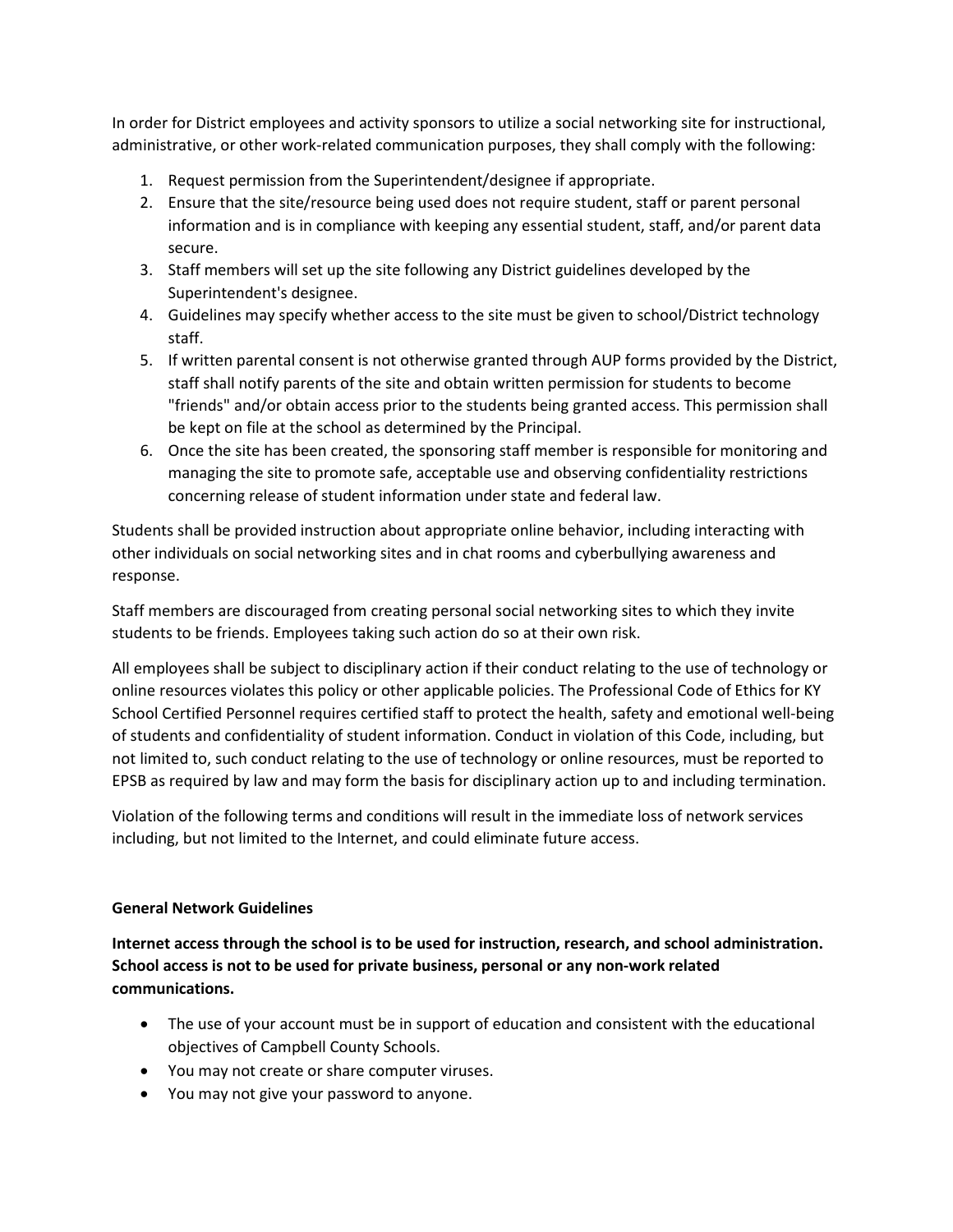- You may not destroy or alter another person's data.
- You may not access, share or alter anyone else's local or Internet accounts.
- You may not use the network for commercial purposes.
- You may not monopolize the resources of the Campbell County Schools Network by such things as accessing or running large programs and applications over the network, sending massive amounts of e-mail to other users, or using the system resources for games or streaming music.
- You may not break or attempt to break into Campbell County Schools' Network or other computer networks.
- You may not play multi-user games via the network.
- No illegal activities may be conducted via the Campbell County Schools Network
- You shall not circumvent security measures of the computer or Network. This includes using a "proxy or site redirect" website or program to access web pages that have been blocked.
- You shall not reveal personally information about yourself, students or others.
- Educators are expected to select instructional materials and recommend research sources.
- Educators assist in selecting and guiding students in the responsible use of technology resources, instructional materials and the Internet.
- You may not offer Internet access to any other individual via your account or the account of any other user.
- Purposefully annoying other Internet users, on or off the Campbell County Schools system, is prohibited. You are not permitted to get from or put onto the network any copyrighted material (including software). Copyrights must be respected.
- You may not use technology to threaten or intimidate anyone.
- No Privacy Guarantee- The Superintendent/designee has the right to access and review files and communications to maintain system integrity and ensure that individuals are using the system responsibly.

As a user of this educational system, users should notify the Chief Information Office of any violations of this contract taking place by other users or outside parties. This may be done anonymously.

Access and use of this site is for educational use and must support educational objectives.

# ELECTRONIC COMMUNICATION REGULATIONS

Employees of Campbell County Schools are prohibited from using district resources to establish Internet email accounts through third party providers. **Only Kentucky Education Technology Systems' email can be used. Microsoft O365 is the email system that is provided to all students and staff in our district, and is the only email that should be used for all school related communications.** 

- Be polite. Do not write or send abusive, harassing, insulting, or threatening messages to others.
- You may not use your electronic mail account provided by Campbell County Schools, on or off campus, for communications that are not directly related to instruction, educational operations, or sanctioned school activities.
- Do not use electronic mail, for instance, for private business or personal, non-related communications. Do not forward chain letters, jokes or other emails not related to school.
- You may not access third party email accounts from the Campbell County Schools' Network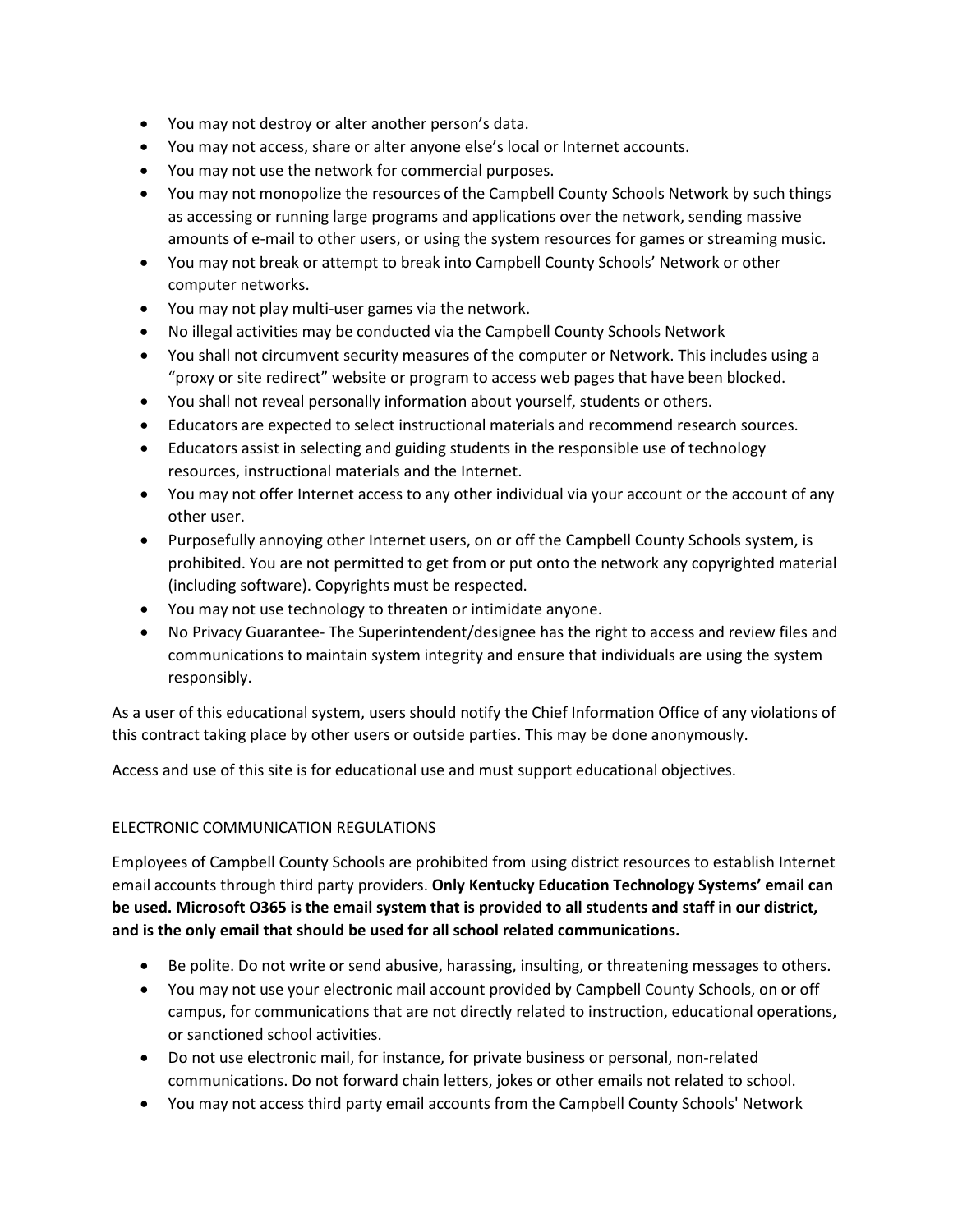- You may not swear, use vulgarities or any other inappropriate languages.
- You may not send or attach documents containing pornographic, obscene, or sexually explicit material.
- Follow all expectations and procedures related to confidentiality of staff and student, personally identifiable information.
- You may not access, copy or transmit another users' messages without permission.
- You may not send electronic messages using another person's name or account.
- You may not send electronic messages anonymously.

Electronic mail is not guaranteed to be private. The Superintendent/designee has the right to access and review files and communications to maintain system integrity and insure that individuals are using the system responsibly.

## TELECOMMUNICATION USAGE

- Access to telephone and/or data service is available primarily to provide two-way communications with the school/district office, for contact with parents, and for safety/security purposes.
- Staff will refrain from using telephones during instructional time.
- All standards and regulations contained within this Policy governing inappropriate language apply to telecommunication usage. The regulations governing telephone usage also apply to District cellular and other district wireless communication systems.

LOSS OF NETWORK SERVICES-The Chief Information Officer, or designee, may suspend or close an account at any time as required. The administration, faculty, and staff of Campbell County Schools may submit a request to deny, revoke, or suspend specific user accounts. Users (students, staff, or community users) whose accounts are denied, suspended, or revoked do have the following rights:

- To request in writing from the Chief Information Officer, or designee, a written statement justifying the actions. This must be done within two weeks of the suspension or termination of services.
- To submit a written appeal to the Superintendent.
- Pending the decision of the Superintendent, a user can make a final appeal to the Board of Education. The decision of the Board of Education is final.

RELIABILITY -The Campbell County Board of Education will not be responsible for any damages including, but not limited to, loss of data, delays, non-deliveries, or service interruptions.

SECURITY - Security on any computer system is a high priority, especially when the system involves many users. If any user can identify a security problem on the Campbell County Schools' Network, s/he must notify the Chief Information Officer. District issued equipment should be fixed, updated and maintained by Campbell County Staff or Designee of the district.

VANDALISM - Vandalism shall result in the cancellation of privileges. Vandalism is defined as any attempt to harm or destroy data, operation system or applications of another user, the Campbell County School Network, or any of the above listed agencies or other networks that are connected to KETS Internet backbone. This includes, but is not limited to, the uploading or creation of computer viruses.